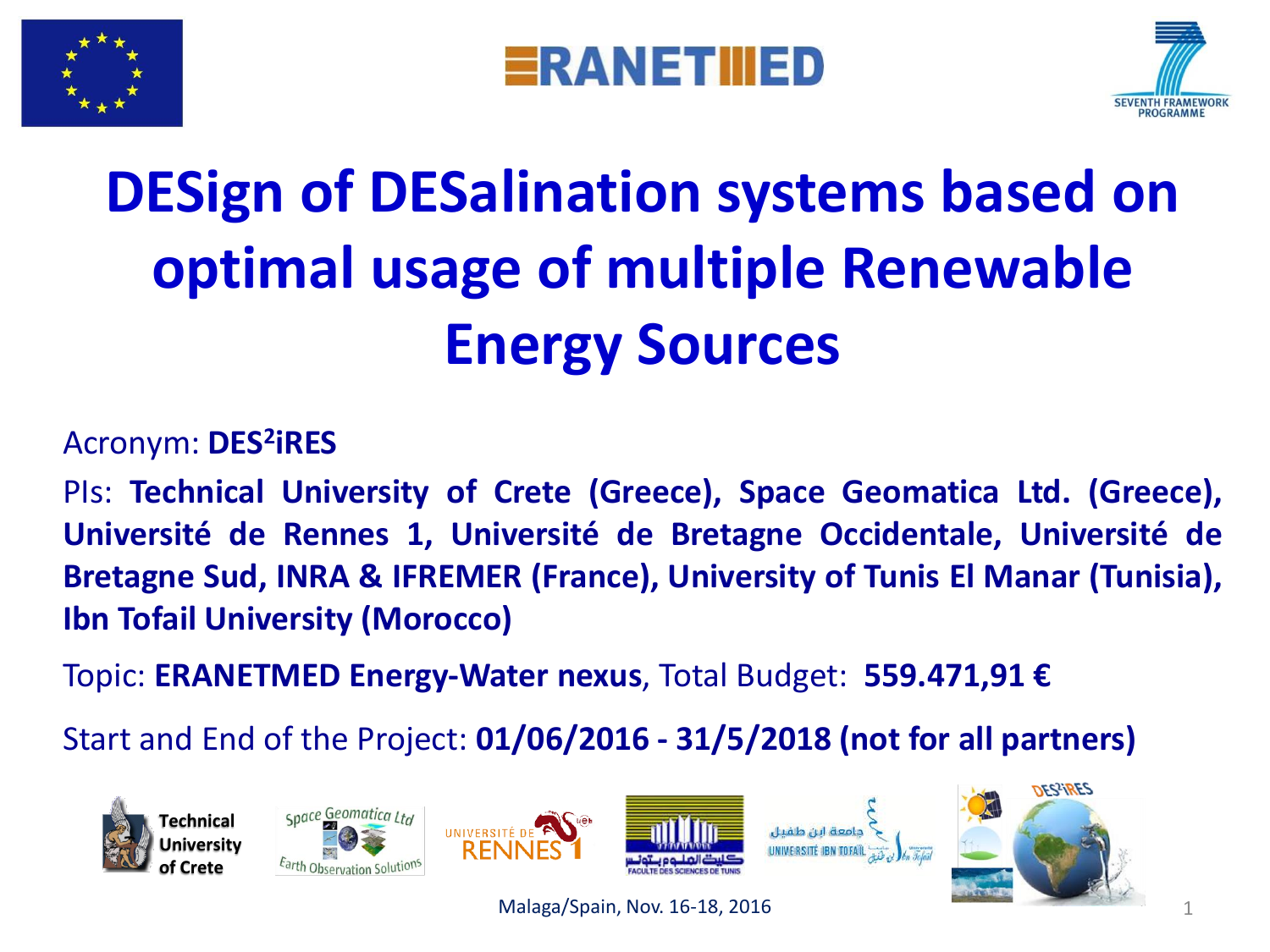





### **Challenges**

- **Mediterranean region:**
	- among the most water-scarce regions in the world **BUT**
	- rich in Renewable Energy potential (e.g. solar irradiation)
- **Climate change:** expected to **exacerbate water scarcity**

#### **DES<sup>2</sup> iRES:**

 Freely accessible, Internet-based **design tool** for engineers and decision-makers **→ will facilitate the use of RES-based (i.e. solar, wind & wave) desalination systems in the Euro-Med region**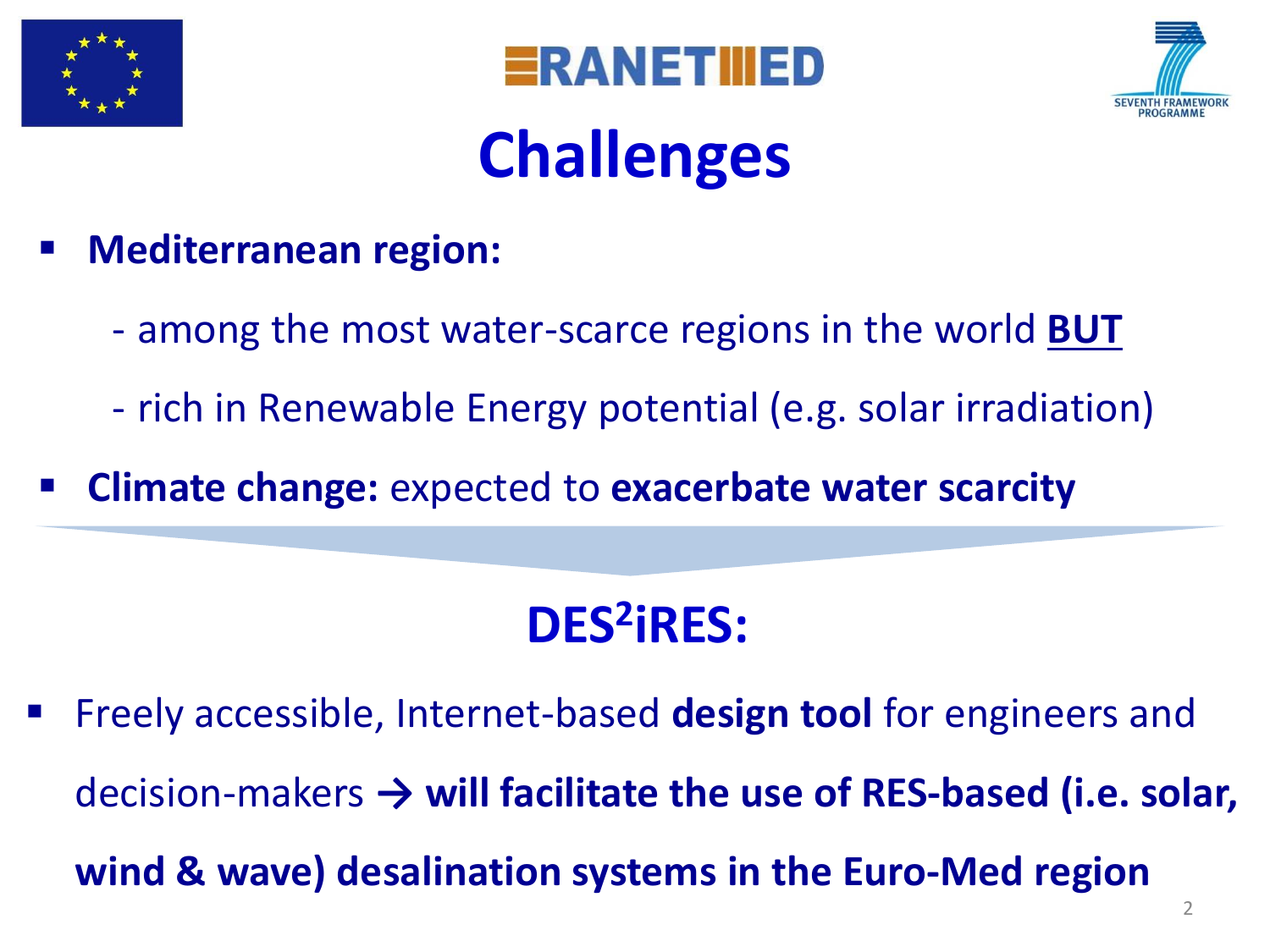







Targets:  $\sqrt{ }$  Reliable water supply  $\sqrt{ }$  Minimum cost

# **The systems**

### **designed by**

#### **DES<sup>2</sup> iRES**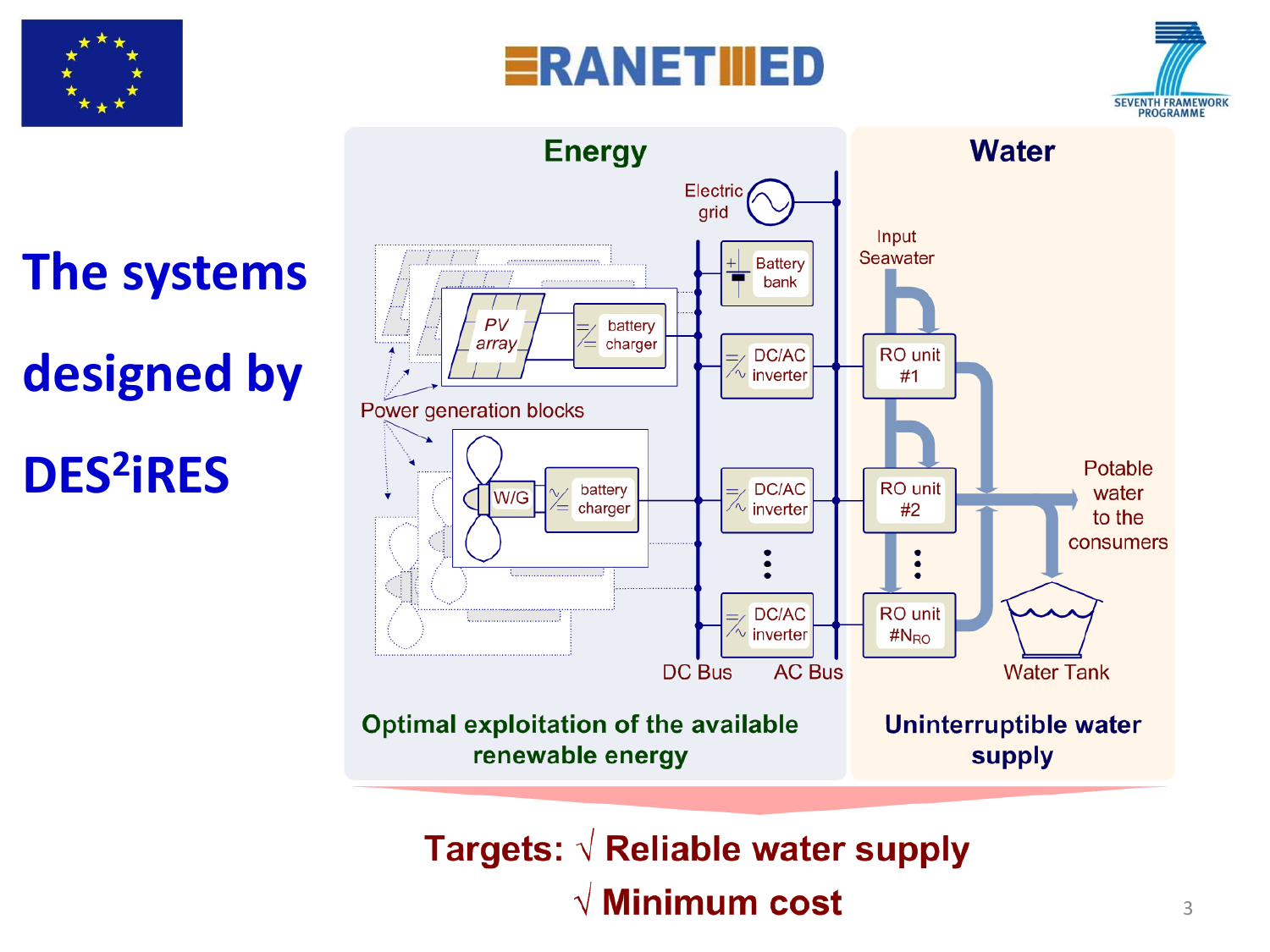





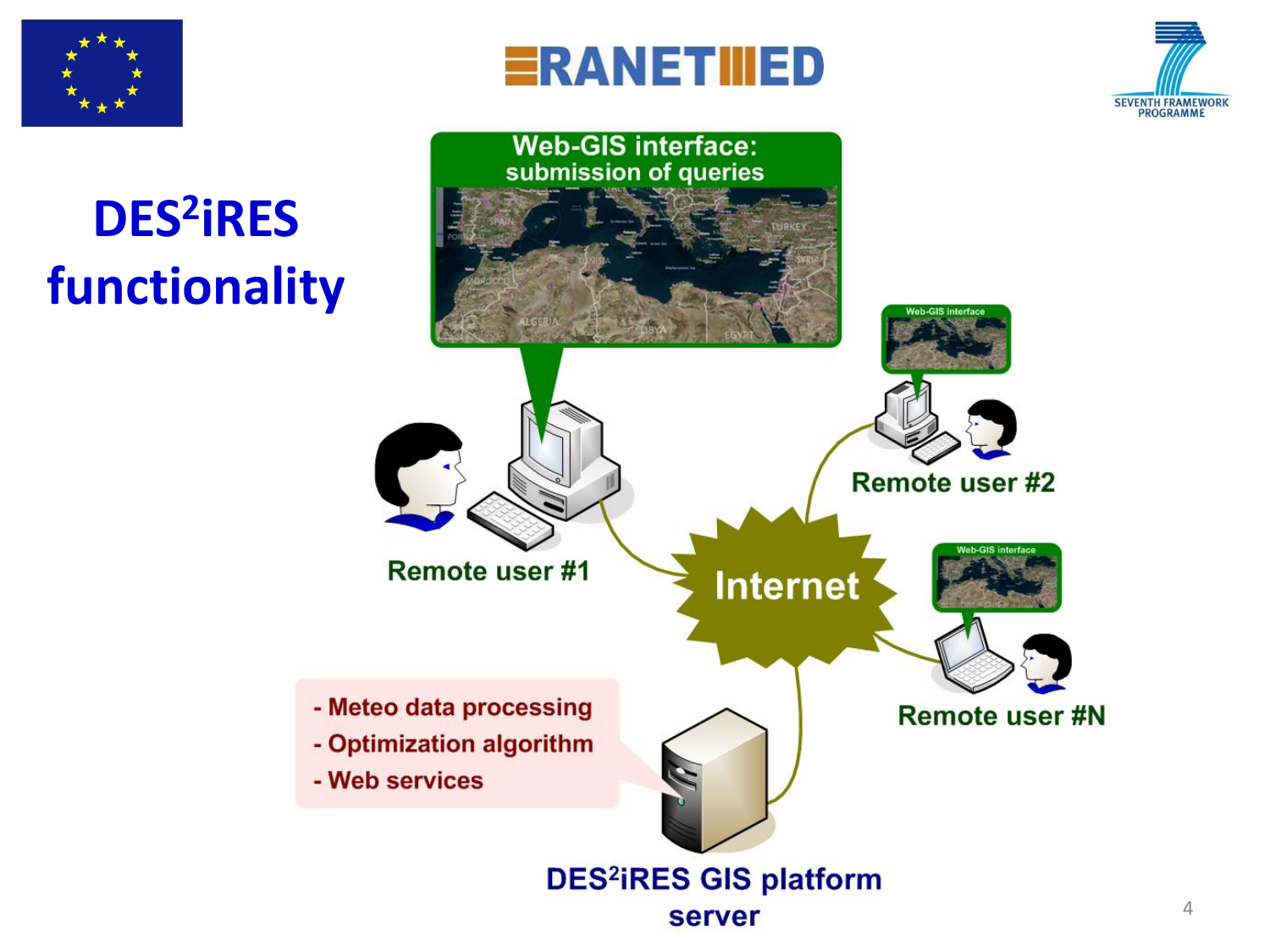





### **Challenges**

#### **DES<sup>2</sup> iRES will provide**

#### **technical answers to critical policy-driven questions:**

- Is it feasible to construct a RES-powered desalination plant? If

yes, which is the optimal location? If not, why?

- Can existing desalination plants be upgraded to be powered

by RES? What kind of technology should be used?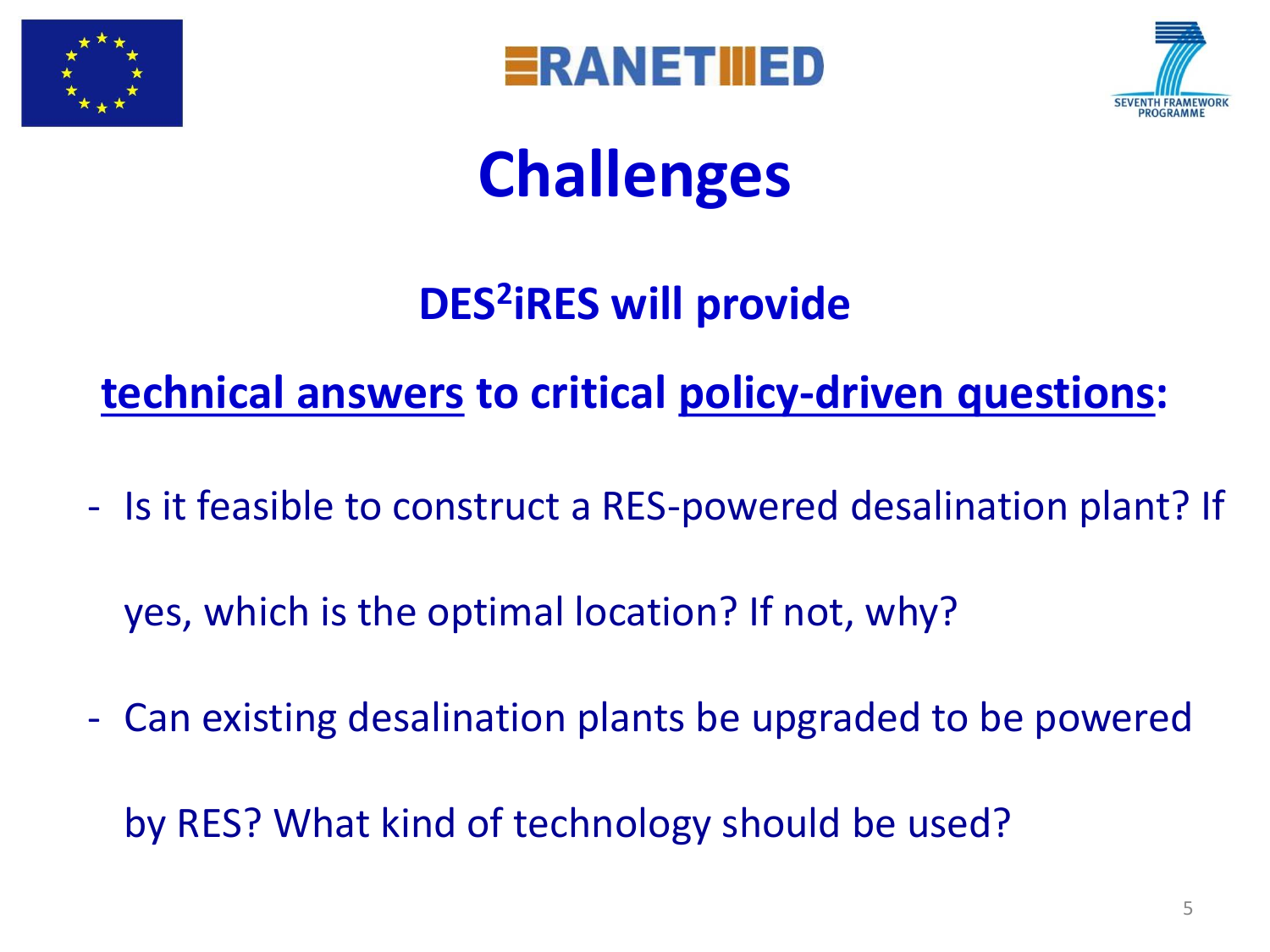





### **Goals (I)**

1. Develop a **freely-accessible design platform**:

**Web-based Geographic Information System (GIS)**

- 2. **Optimize** the **location & configuration (devices number/types)**  of desalination plants **→ novel optimization algorithm for minimum lifetime cost of the system**
- 3. Estimate the **distribution of the RES energy potential** over a given area selected by the user **→ novel techniques**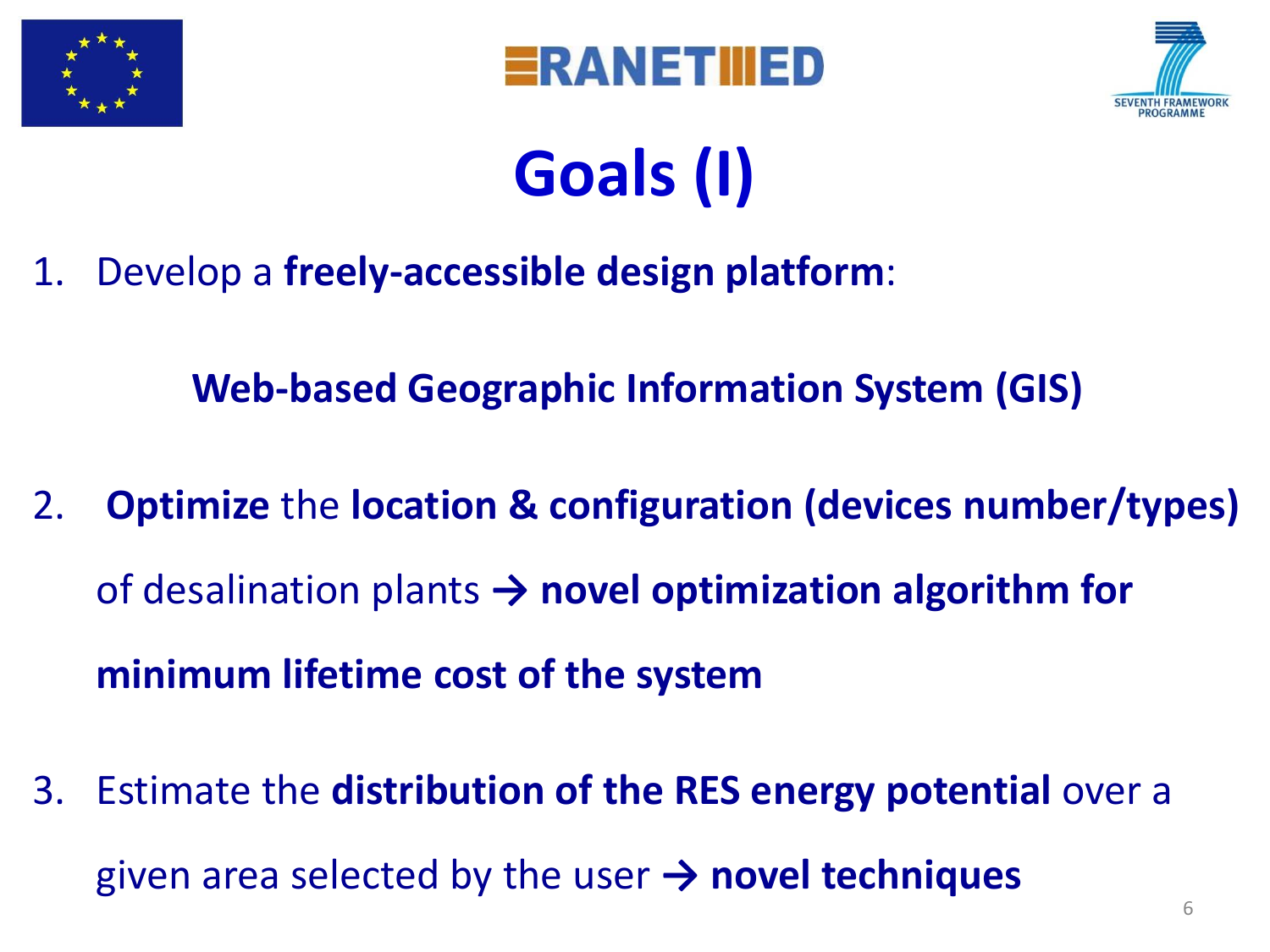





# **Goals (II)**

4. Investigate the use of **measurements obtained by satellite** 

**altimetry missions** to complement in-situ **wave height data**

- 5. Demonstrate the DES<sup>2</sup>iRES platform for its **immediate usage and validation** by the respective end-users
- 6. **Dissemination** through training courses for scientists, participation in conferences etc.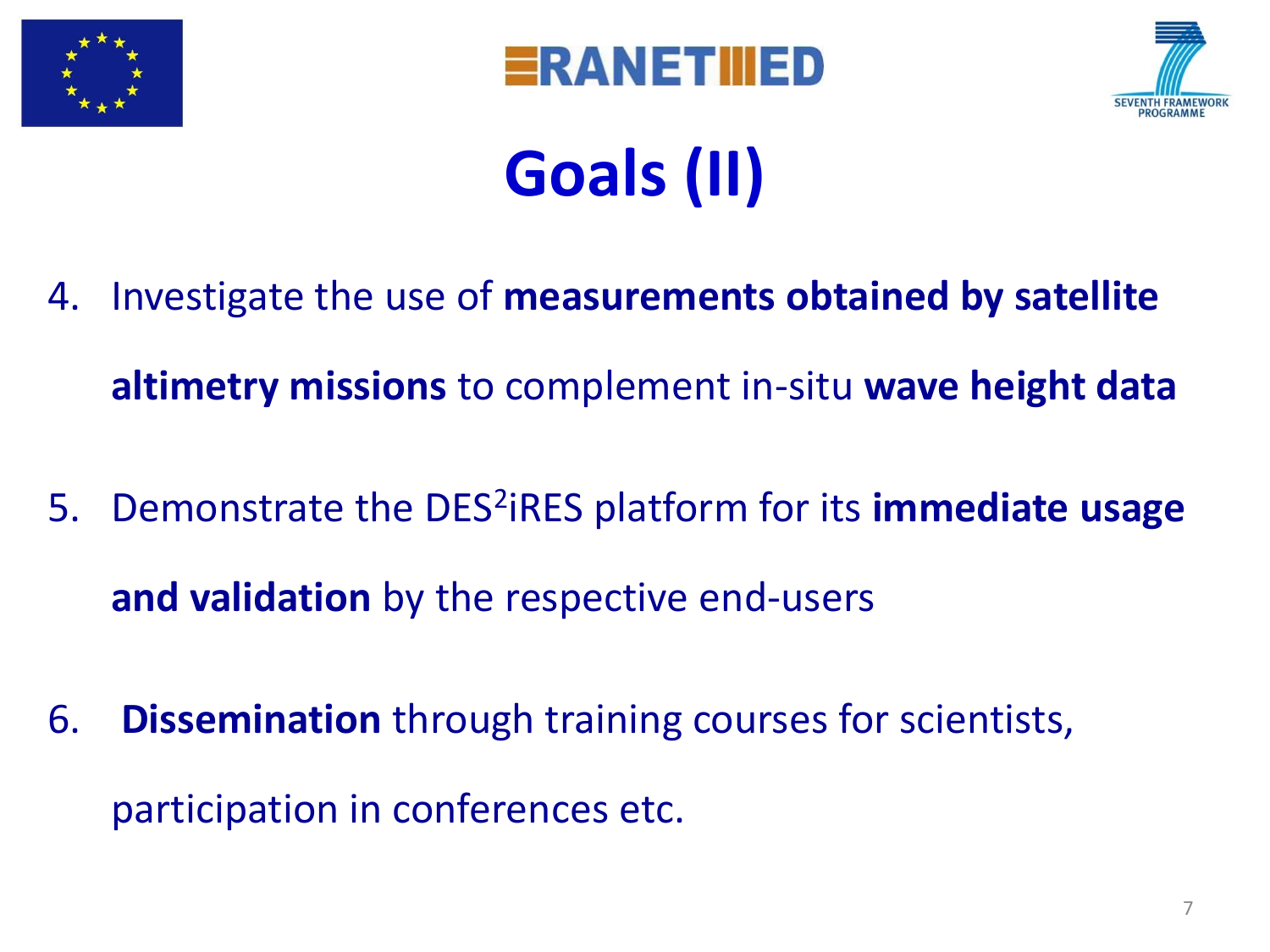





### **Possible business interest (I)**

#### Participating SME **→ Space Geomatica Ltd.** (processing of satellite

measurements for deriving environmental information) will:

- develop know-how in the Energy/Water sectors
- expand its services portfolio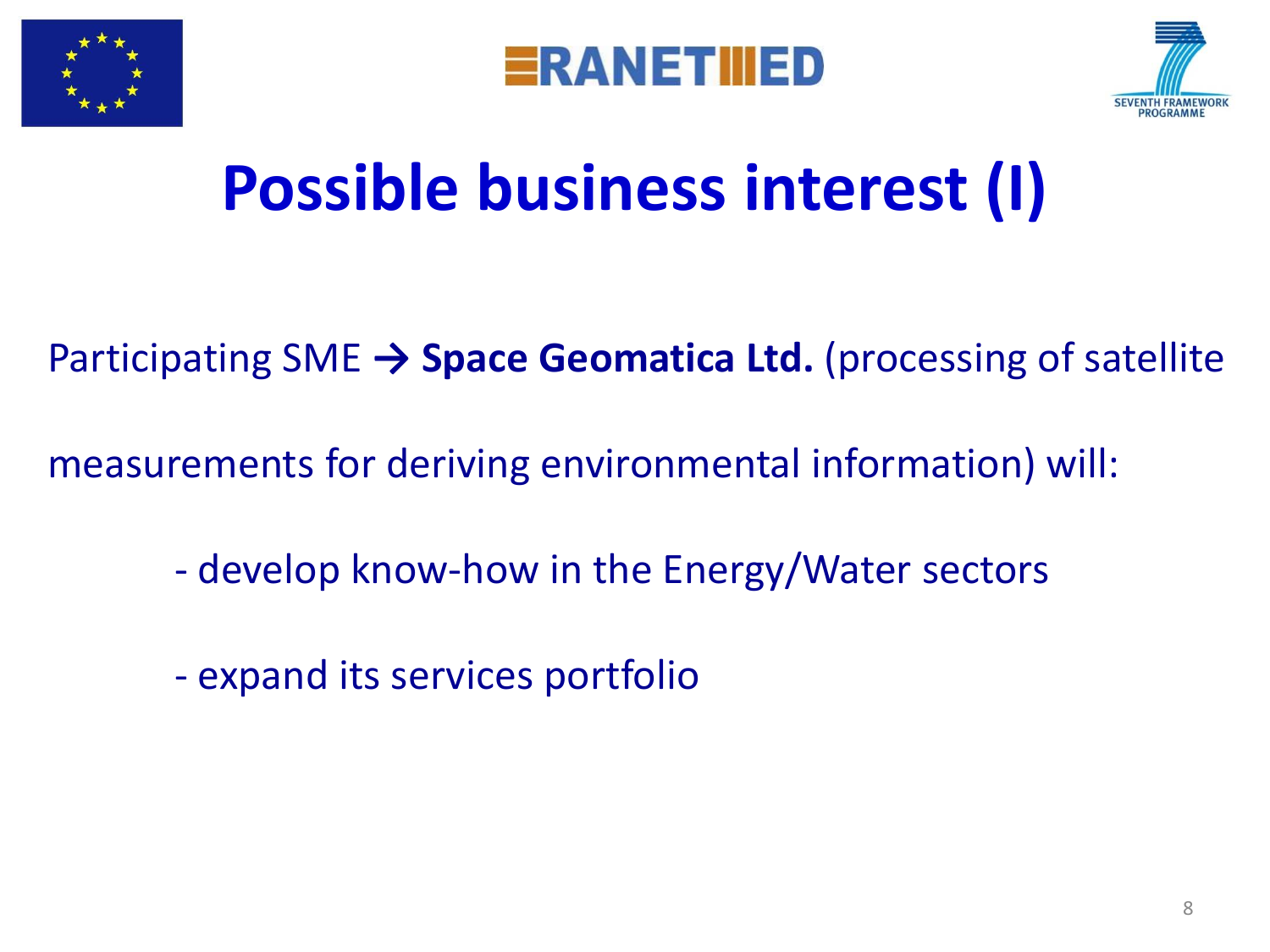





### **Possible business interest (II) Exploitation of results:**

- a similar platform is **not currently available on a worldwide scale**
- it will be capable of **immediate utilization (free of charge)** by Euro-Med stakeholders for specific sites of Greece and Tunisia
- can easily be extended for **additional regions of the World**, if environmental data are provided
- can be extended for the **optimal design of generic RES systems**  (e.g. building-integrated Photovoltaics, wind parks etc.)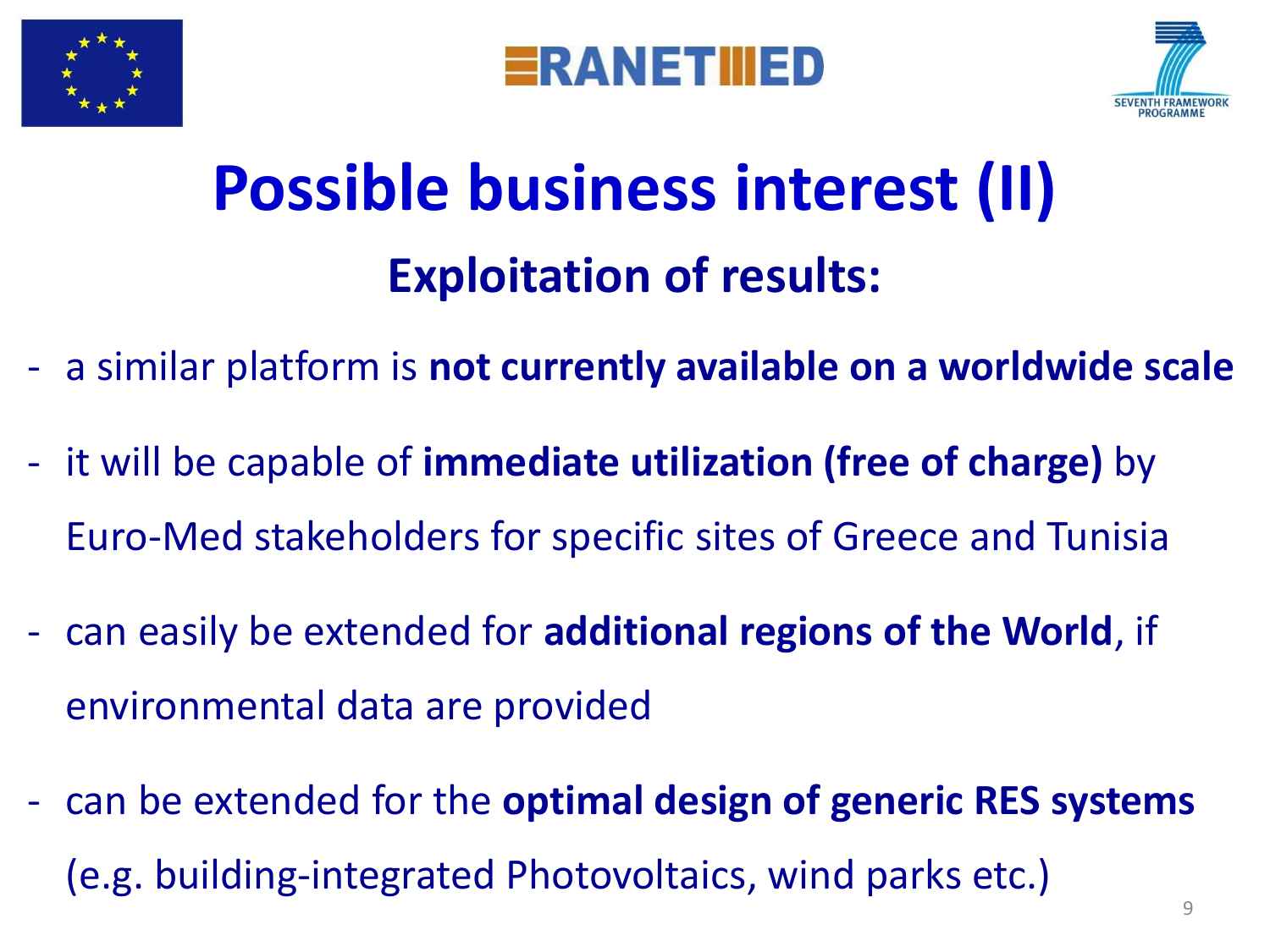





# **Methodology**

#### **A. Workplan:**

*Action 1:* Data collection: specs. of devices & meteo data

*Action 2:* Implementation of geostatistical analysis methods

*Action 3:* Design and development of the GIS & GUI

*Action 4:* Implementation of the design optimization algorithm

& Demo

*Action 5:* Dissemination activities

#### **B. Risks:**

- Funding delays (for some partners)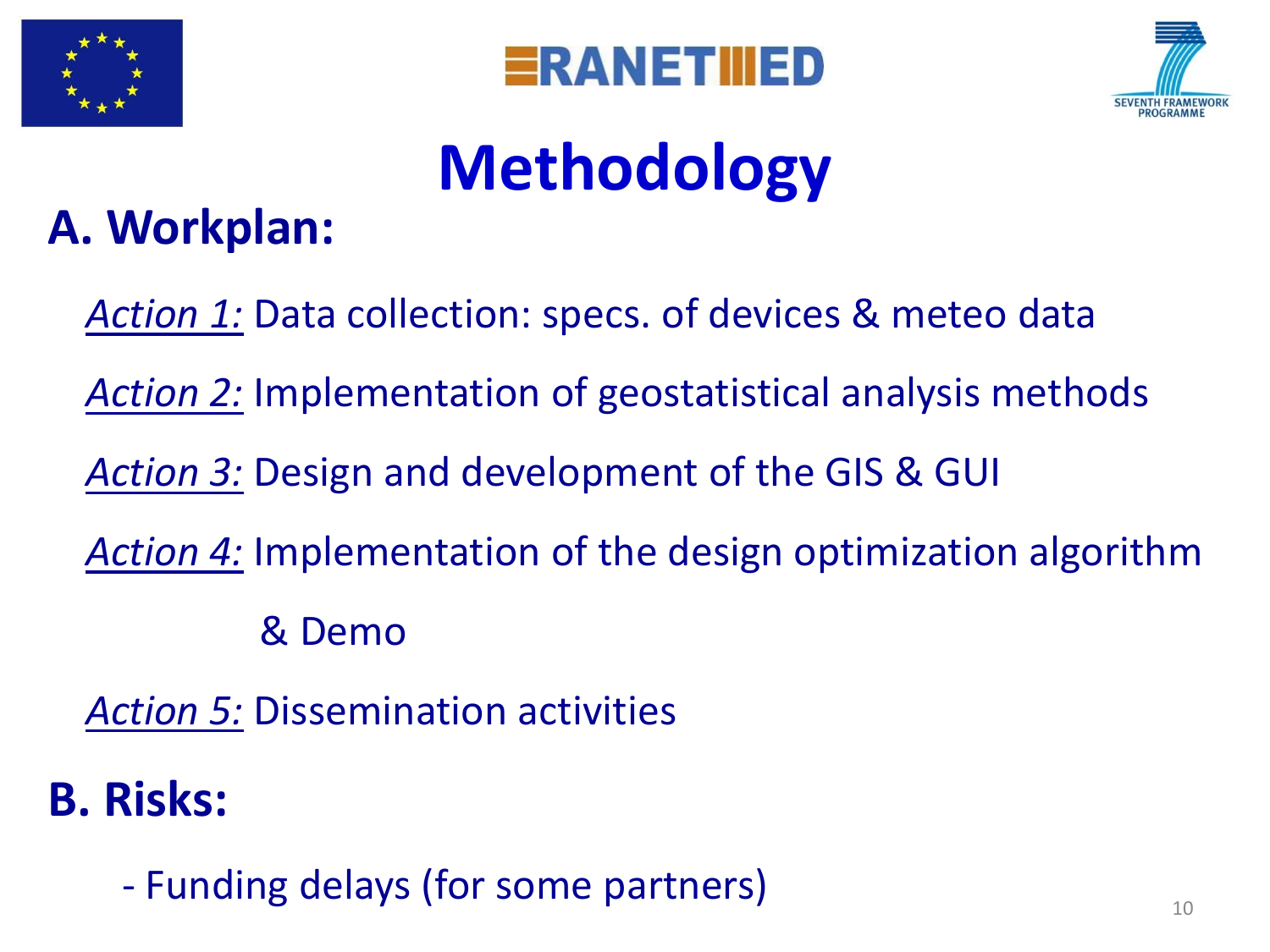





### **Methodology**

#### **http://desires.tuc.gr**

| Eile Edit View History Bookmarks Tools Help                                |                             |                       |                   | $\blacksquare$ | $\mathbf x$ |
|----------------------------------------------------------------------------|-----------------------------|-----------------------|-------------------|----------------|-------------|
| Contact - ERANETMED DESiRE *<br>÷                                          |                             |                       |                   |                |             |
| contact/                                                                   | $\mathcal{C}^i$<br>Q Search | ☆自                    | $\sqrt{2}$        |                |             |
|                                                                            |                             |                       |                   |                |             |
| ERANETMED DESIRES: Platform for Desalination Plant powered with RES design |                             |                       |                   |                |             |
|                                                                            |                             |                       |                   |                |             |
|                                                                            | Documentation +<br>Contact  | Events<br><b>News</b> | DESIRES Web-GIS + |                |             |
|                                                                            |                             |                       |                   |                |             |
|                                                                            |                             |                       |                   |                |             |
|                                                                            |                             |                       |                   |                |             |
| Contact                                                                    |                             |                       |                   |                |             |
|                                                                            |                             |                       |                   |                |             |
| FLike G+1 0<br><b>y</b> Tweet<br>in Share                                  | Submit<br>Θ                 |                       |                   |                |             |
| Asst. Prof. Eftichios KOUTROULIS                                           |                             |                       |                   |                |             |
| Office 141.A09                                                             |                             |                       |                   |                |             |
| Technical University Of Crete                                              |                             |                       |                   |                |             |
| School of Electronic & Computer Engineering                                |                             |                       |                   |                |             |
| <b>University Campus</b>                                                   |                             |                       |                   |                |             |
| 731 00, Chania                                                             |                             |                       |                   |                |             |
| Hellas (Greece)                                                            |                             |                       |                   |                |             |
|                                                                            |                             |                       |                   |                |             |
| Phone: +30 28210 37233                                                     |                             |                       |                   |                |             |
| Fax: +30 28210 37542                                                       |                             |                       |                   |                |             |
| email: efkout <at>electronics.tuc.gr</at>                                  |                             |                       |                   |                |             |
|                                                                            |                             |                       |                   |                |             |
|                                                                            |                             |                       |                   |                |             |
|                                                                            |                             |                       |                   |                |             |
| Q<br>Search                                                                |                             |                       |                   |                |             |
|                                                                            |                             |                       |                   |                |             |
|                                                                            |                             |                       |                   |                |             |